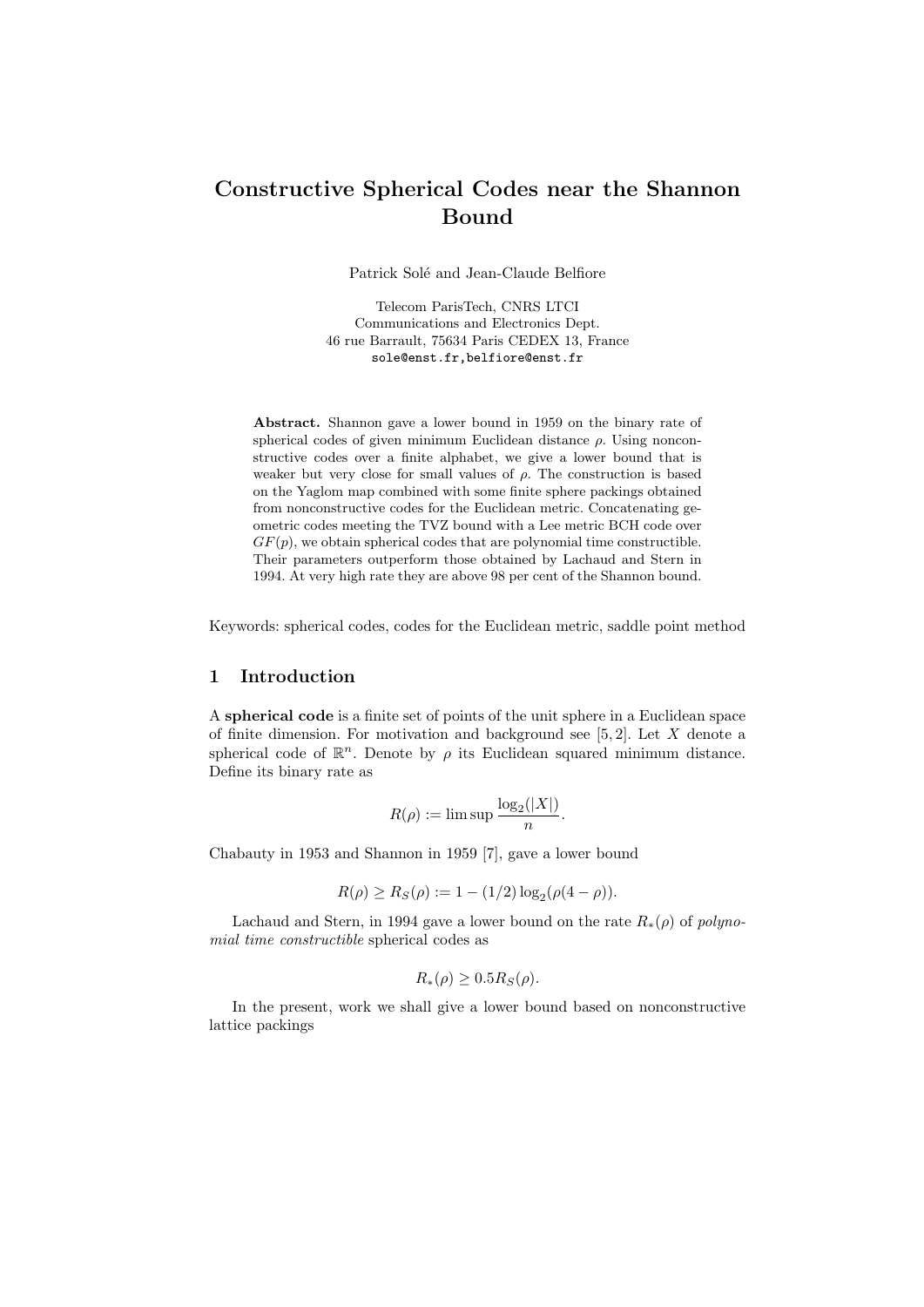$$
R(\rho) \ge R_L(\rho) := -(1/2) \log_2(\rho).
$$

It can be shown by direct substitution that

$$
R_S(\rho) \ge R_L(\rho)
$$

for all  $0 \leq \rho \leq 4$ .

However, for small  $\rho$ , the two curves are very close to each other:

$$
R(\rho) - R_L(\rho) = O(\rho^2).
$$

We give a family of spherical codes based on non constructive codes for the Euclidean metric whose asymptotic performance is just as good.

 $R(\rho) \geq R_L(\rho),$ 

This shows that using finite alphabet codes for constructing finite packings is as efficient as using truncation of dense infinite sphere packings.

However, the main result of this work is a lower bound based on an explicit family of polynomial time constructible codes for the Euclidean metric that outperforms the Lachaud Stern bound almost by a factor of 2

$$
R_*(\rho) \ge 0.98 R_S(\rho).
$$

for some very small values of  $\rho$  in the range  $0 < \rho \leq 1$ . These codes, furthermore admit efficient encoding and decoding algorithms.

The article is organized as follows. In the next section we explore the Yaglom map and use it on truncations of infinite lattices. In Section III we study the performance of long codes for the Euclidean metric over a fixed alphabet. The analysis technique is based on the saddle point method. In Section IV we give the explicit construction of long such codes and prove it is better not only than the relevant Gilbert bound but also after Yaglom map than 98 per cent of the Shannon bound.

## 2 The Yaglom map

Following Yaglom [2, Chap. 9, Thm. 6], we inject  $\mathbb{R}^n$  into  $\mathbb{R}^{n+1}$  by the map

$$
Y: x \mapsto (x, \sqrt{R^2 - x \cdot x}).
$$

Note that this map sends the ball  $B(n, R)$  of radius R that is

$$
B(n, R) := \{ x \in \mathbb{R}^n | x \cdot x \le R^2 \}
$$

in  $\mathbb{R}^n$  into the sphere  $S(n, R)$  of radius R in  $\mathbb{R}^{n+1}$ 

$$
S(n, R) := \{ x \in \mathbb{R}^{n+1} | x \cdot x = R^2 \}
$$

and that distance between points can only increase. The following result is then immediate.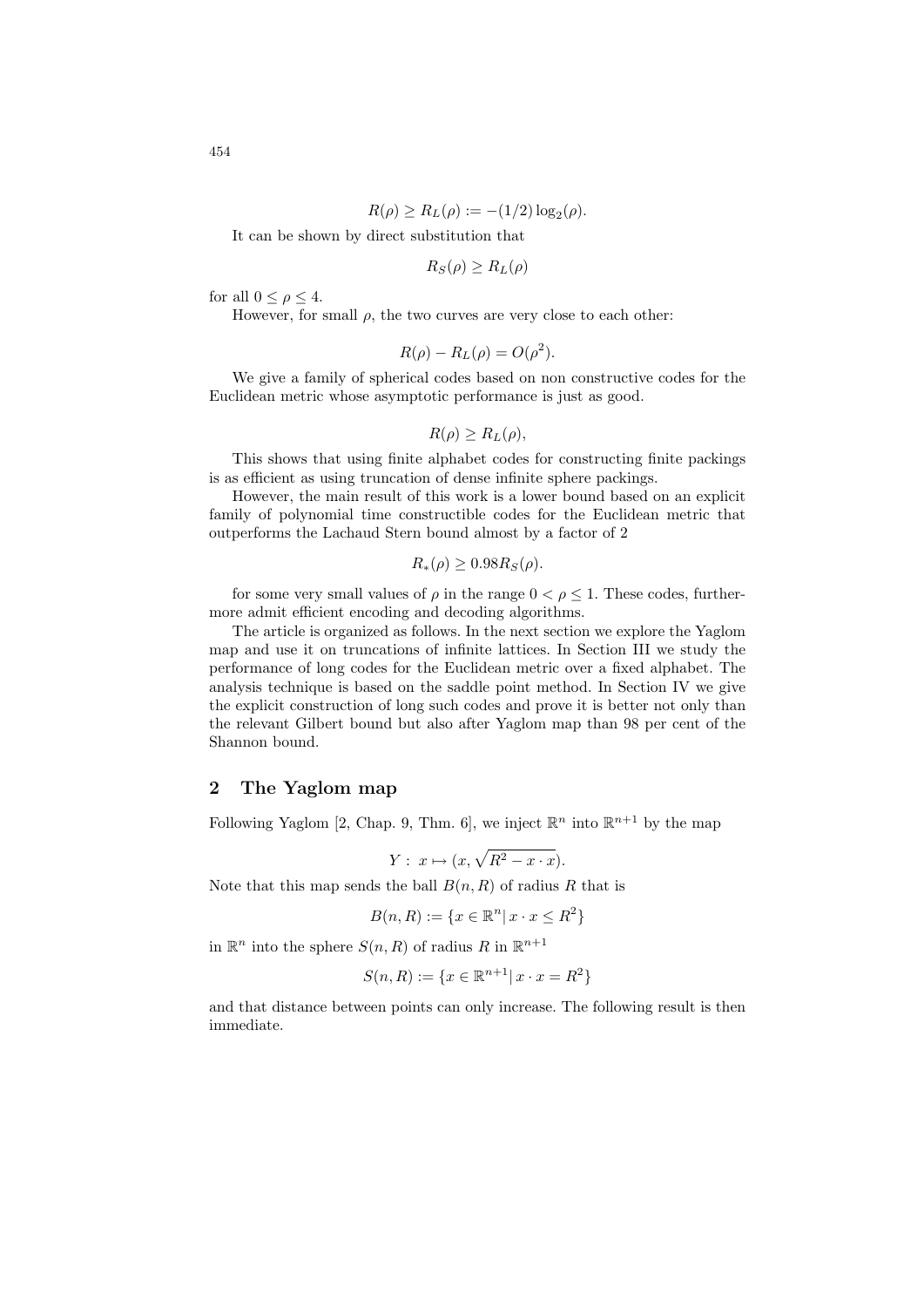Using lattice packings we can prove our first bound.

Theorem 1 There are families of spherical codes built from lattice packings by the Yaglom map such that

$$
R(\rho) \ge R_L(\rho) := -(1/2) \log_2(\rho).
$$

Proof. By the Yaglom bound [2, Chap. 9, Thm. 6] we know there are spherical codes satisfying

$$
R \ge \delta + 1 + R_L(\rho),
$$

where  $\delta$  is the asymptotic exponent of the best density of lattice packings in  $\mathbb{R}^n$ , or  $\frac{\log_2(\Delta)}{n}$  $\frac{p_2(\Delta)}{p}$  in the notation of [2, Chap. 1]. Now by the Minkowski bound [2, Chap. 1, (46)], we know that  $\delta \ge -1$ . The result follows.

Using lattice packings built from codes over fields by the so-called Construction A [2, p.182] we obtain our second bound.

Theorem 2 There are families of spherical codes built from Construction A lattice packings such that

$$
R(\rho) \ge R_L(\rho).
$$

Proof. By [11] we know there are lattice packings built from codes over prime fields by Construction A having asymptotic density

 $\delta > -1$ .

The result follows, as the preceding one, upon applying the Yaglom bound.

This result will be obtained also for finite sphere packings made of codes for the Euclidean metric (Theorem  $(6)$ ). Using **constructive** lattice packings constructed by AG techniques we can prove our last bound.

Theorem 3 There are families of spherical codes built from lattice packings by the Yaglom map such that

$$
R(\rho) \ge R_L(\rho) - 0.39.
$$

Proof. By the Yaglom bound [2, Chap. 9, Thm. 6] we know there are spherical codes satisfying

$$
R \ge \delta + 1 + R_L(\rho),
$$

where  $\delta$  > −1.39 is the asymptotic exponent of the best density of lattice packings constructed in [8]. The result follows.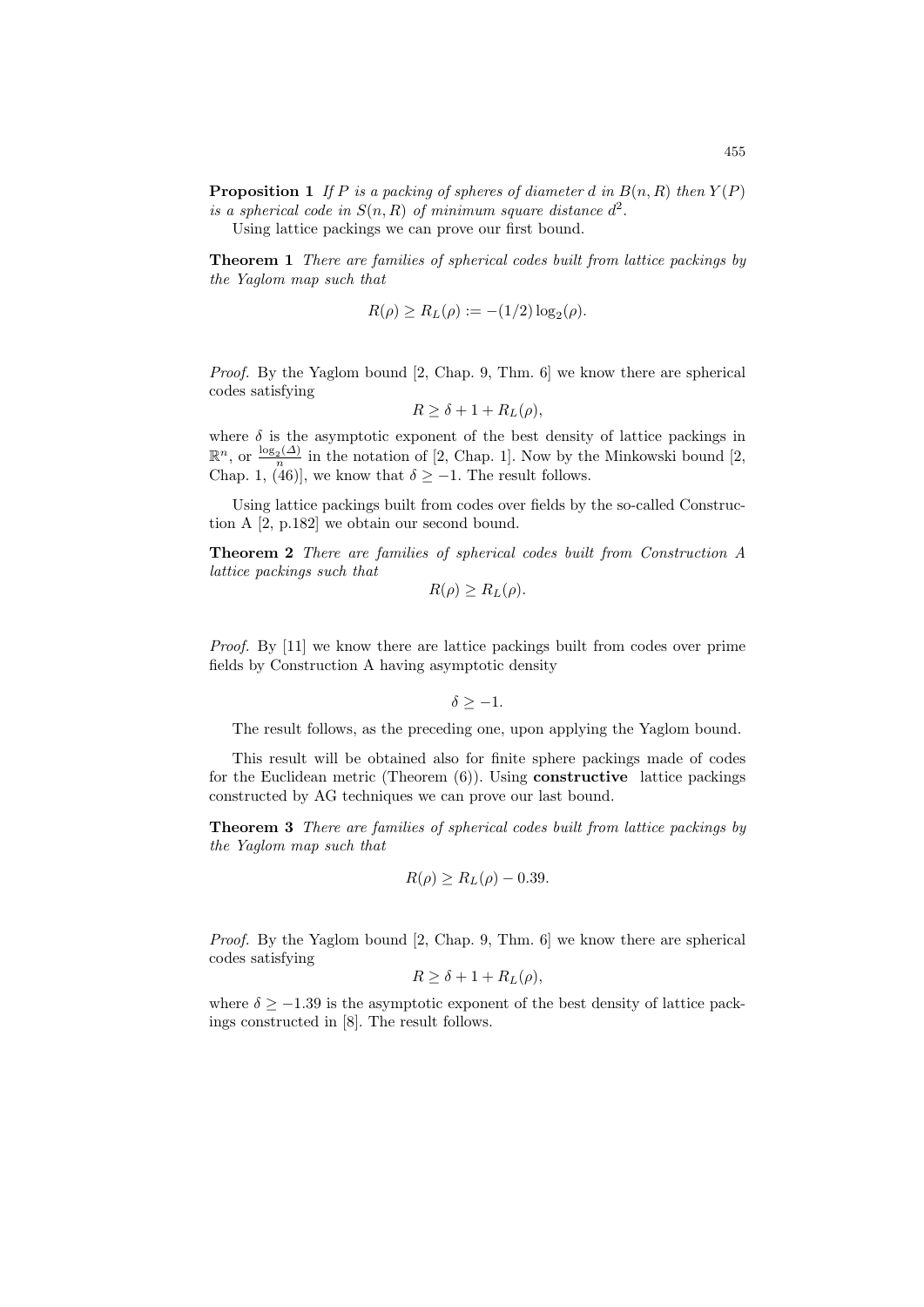#### 3 Codes for the Euclidean metric

We consider codes of length *n* over the integers modulo an integer q. If  $q = 2s+1$ is odd we represent  $\mathbb{Z}_q$  on the real line by the constellation

$$
\{-s,\cdots,-1,0,1,\cdots,s.\}
$$

If  $q = 2s + 2$  is even we represent  $\mathbb{Z}_q$  on the real line by the constellation

 $\{-s-1/2,\cdots,-3/2,-1/2,1/2,\cdots,s-1/2,s+1/2\},\$ 

which is a shift of the natural representation

$$
\{-s, \cdots, -1, 0, 1, \cdots, s, s+1\}
$$

by  $-1/2$ . We denote by  $\phi$  the induced map from  $\mathbb{Z}_q^n$  into  $\mathbb{R}^n$ . If q is odd then  $\phi(x) \cdot \phi(x) \leq ns^2$ , while if q is even  $\phi(x) \cdot \phi(x) \leq n(s+1/2)^2$ , We consider the Euclidean distance  $d_E(.)$  on  $\mathbb{Z}_q^n$  defined by  $d_E(x,y) = (\phi(x) - \phi(y))^2$ . This distance could have been defined as induced by the standard Euclidean weight  $w_E()$  on  $\mathbb{Z}_q$  that is  $w_E(x) = \min(x^2, (q - x)^2)$ .

**Proposition 2** If  $C$  is a code of length  $n$  and minimum Euclidean distance  $d$ over  $\mathbb{Z}_q$  then  $\phi(C)$  is a packing of spheres of diameter  $\sqrt{d}$  of  $B(n, s\sqrt{n})$  if q is odd and of  $B(n, (s+1/2)\sqrt{n})$  if q is even.

Combining with Proposition 1 we obtain

**Proposition 3** If  $C$  is a code of length n and minimum Euclidean distance  $d$ over  $\mathbb{Z}_q$  then  $Y(\phi(C))$  is a spherical code of squared Euclidean distance d of  $S(n,s\sqrt{n})$  if q is odd and of  $S(n,(s+1/2)\sqrt{n})$  if q is even.

Let  $V(n, q, r)$  denote the size of the ball of radius r for the Euclidean metric in  $\mathbb{Z}_q^n$ . The following result is the analogue of the standard Gilbert bound in that setting.

**Proposition 4** There are codes in  $\mathbb{Z}_q^n$  of Euclidean distance d and of cardinality

$$
|C| \ge \frac{q^n}{V(n, q, d-1)}.
$$

The technically difficult part is to estimate the asymptotic exponent of  $V(n, q, r)$ for n large and  $r = |\lambda n|$ . To that end, we introduce the following generating series  $f(z) = 1 + 2s(z)$  with

$$
s(z) = \sum_{i=1}^{s} z^{i^2}
$$

for odd  $q$  and

$$
s(z) = \sum_{i=1}^{s-1} z^{i^2} + z^{s^2}
$$

for even  $q$ .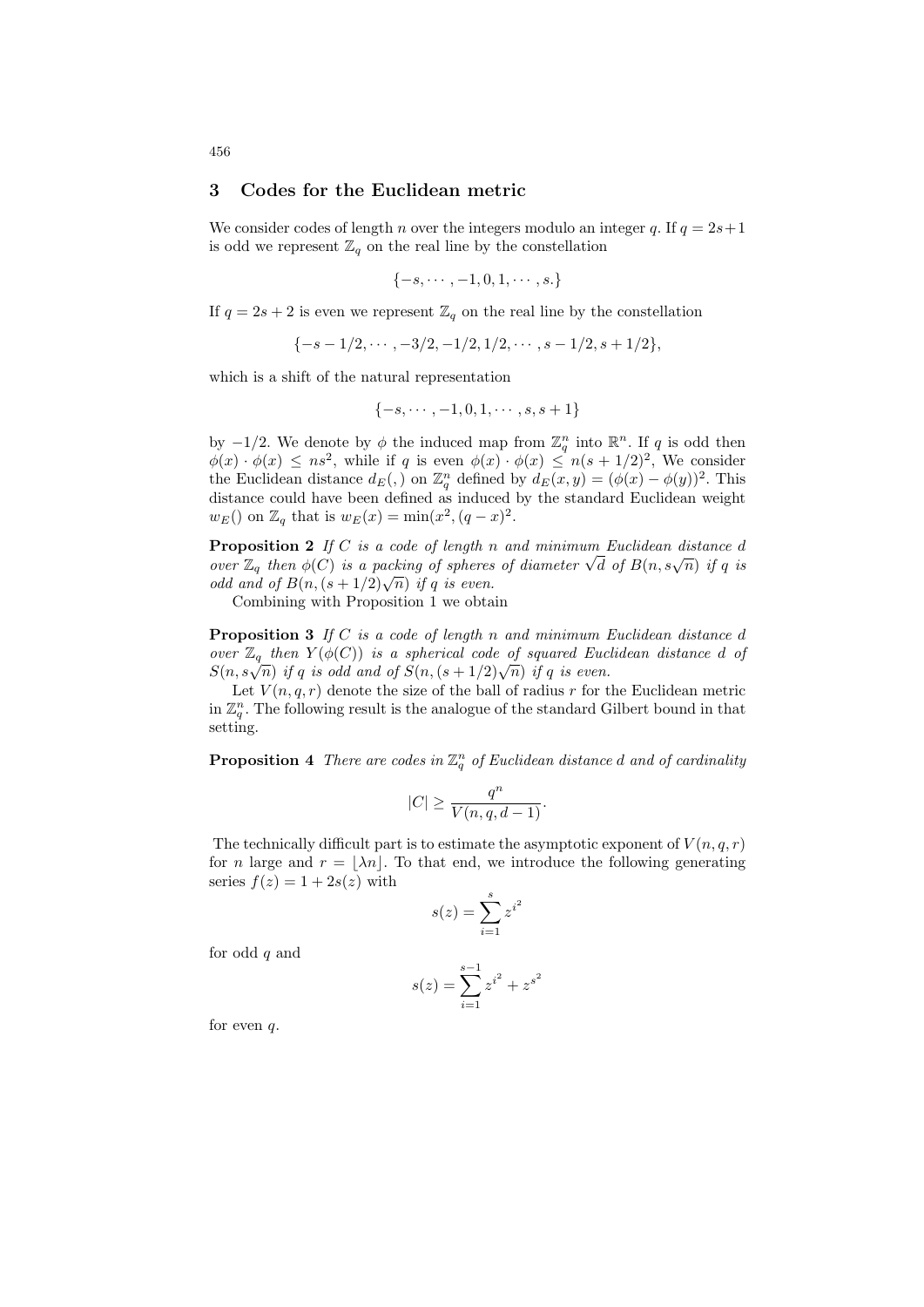**Theorem 4** The asymptotic exponent of  $V(n,q,r)$  for n large and  $r = |\lambda n|$  is

$$
\lim_{n} \left( \frac{\log_2(V(n, q, r))}{n} \right) = \log_2(f(\mu)) - \lambda \log_2(\mu)
$$

where  $\mu$  is the unique real positive solution of  $zf'(z) = \lambda f(z)$ .

*Proof.* The generating function for the numbers  $V(n, q, r)$  is of the form  $f(z)^n g(z)$ with  $g(z) = 1/(1-z)$ . The result follows by application of [4, Corollary 2].

Theorem 5 With the preceding notation, there are spherical codes of the unit sphere  $S(n+1,1)$  with relative squared Euclidean distance  $\rho \leq 1$  of binary rate

$$
R \ge \log_2(q) - \log_2(f(\mu)) + a\rho \log_2(\mu)
$$

where  $\mu$  is the unique real positive solution of  $zf'(z) = af(z)$ , with  $a = s^2$  for q odd and  $a = (s + 1/2)^2$  for q even.

Proof. We combine the Gilbert bound of Proposition 4 with the estimate of Theorem 4 to construct long Euclidean metric codes with prescribed parameters and the Yaglom map of Proposition 3 to derive spherical codes from them. Note that we let  $\lambda = a\rho$  to rescale  $S(n+1, \sqrt{na})$  to  $S(n+1, 1)$ .

This approach can be generalized to the case of a large varying alphabet.

**Theorem 6** There are spherical codes, constructed from codes over  $\mathbb{Z}_q$ , with q odd and variable and asymptotic rate

$$
R(\rho) \ge R_L(\rho) - c,
$$

with  $c \approx 0.77 \times 10^{-8}$ .

Proof. We use the same saddle point analysis as [10] on the generating function

$$
1 + 2\sum_{i=1}^{\infty} z^{i^2}.
$$

Note that s does not occur in the latter expression since  $q \geq 2r + 1$ .

#### 4 Constructive bound

By the TVZ bound [6, Th. 13.5.4] we know there are families of geometric codes over  $GF(Q)$  for Q a square with rate R and relative distance  $\Delta$  satisfying

$$
\mathcal{R}+\varDelta\geq 1-\frac{1}{\sqrt{Q}-1}.
$$

We concatenate this geometric code with a code over  $\mathbb{Z}_q$  of parameters  $[n, k]$ and minimum Euclidean distance  $d_E$ . We must assume therefore that  $Q = q^k$ . If q is not a prime, we label  $\mathbb{Z}_q$  by the elements of  $GF(q)$  in an arbitrary fashion. In order to apply the TVZ bound we must assume  $Q$  to be square.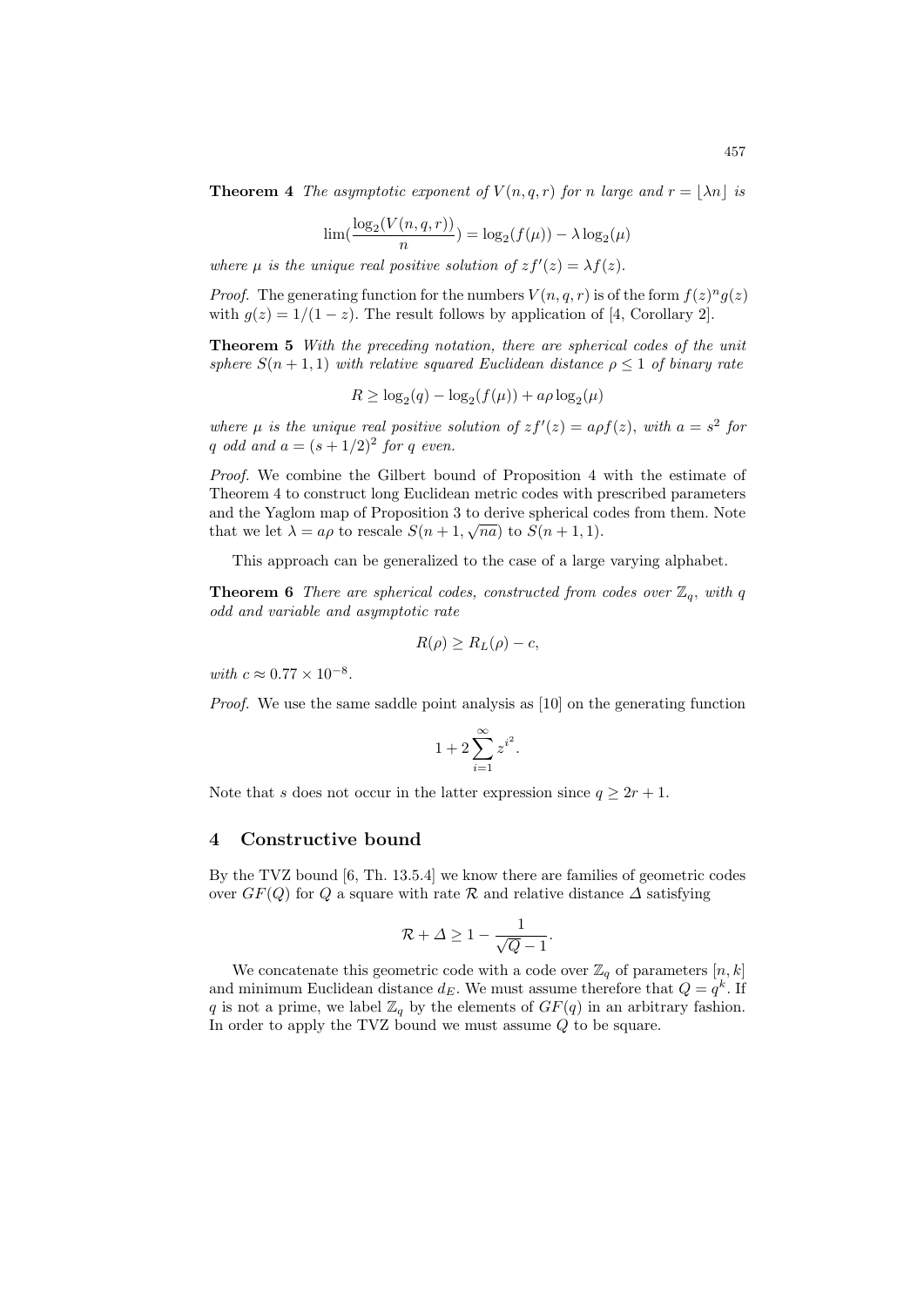Proposition 5 With the above notation, the Yaglom map of the concatenated code has parameters  $(R, \rho)$  above the straight line

$$
\frac{Rn}{\log_2(q)k} + \frac{\rho n s^2}{d_E} \ge 1 - \frac{1}{\sqrt{q^k} - 1}
$$

*Proof.* We assume some familiarity with concatenation [6, §5.5]. The  $q$ -ary rate of the concatenated code is  $\frac{k}{n}\mathcal{R}$ . The binary rate of the spherical code is therefore  $R = \log_2(q) \frac{k}{n} \mathcal{R}$ . The relative distance of the inner Euclidean metric code is  $\frac{d_E}{n}$ . The relative distance of the concatenated code is  $\Delta \frac{d_E}{n}$ . After normalization to reduce to the unit sphere Proposition (2) yields

$$
\rho \ge \Delta \frac{d_E}{n s^2}.
$$

Substituting into the TVZ bound we are done.

Let us take, as inner codes, the Roth-Siegel BCH codes [9]. The Lee minimum distance is an immediate lower bound on the Euclidean minimum distance of such a code.

**Theorem 7** For each prime  $p \ge 7$  and every integer  $1 \le t \le (p+1)/2$ , such that  $p$  is congruent to  $t + 1 \mod 2$ , there is a family of spherical codes with binary rate R and minimum squared Euclidean distance  $\rho$  over  $\mathbb{Z}_p$  satisfying

$$
\frac{R(p-1)}{(p-t-1)\log_2(p)} + \frac{\rho(p-1)^3}{8t} \ge 1 - \frac{1}{p^{(p-t-1)/2} - 1}.
$$

*Proof.* For these codes  $n = p - 1$ ,  $d_L \geq 2t$  and  $k \geq n - t$ , by [9].

We need the following elementary result whose proof is omitted.

**Proposition 6** The equation of the tangent in  $\rho$  of the curve  $(\rho, \lambda R_L(\rho))$  is of the form

$$
\frac{X}{A} + \frac{Y}{B} = 1,
$$

with

$$
A = \rho(1 - \ln(\rho))
$$

$$
B = \frac{\lambda}{2\ln(2)}(1 - \ln(\rho))
$$

We are now in a position to state and prove the main result of this note.

**Theorem 8** Take  $p = 5432455719452623343140299649993224712642268405087$ 972148236533041723675544652674874508958455203602044198462638584629866 4106668659730094751 and  $t/n = 0$ : 00155359 in Theorem (7). For all values of  $\rho \le e^{-640}$ : 48 and  $\lambda = 0.98$  the bound of Theorem (7) is strictly above the tangent to the curve  $(\rho, \lambda R_L(\rho))$  at  $\rho$ .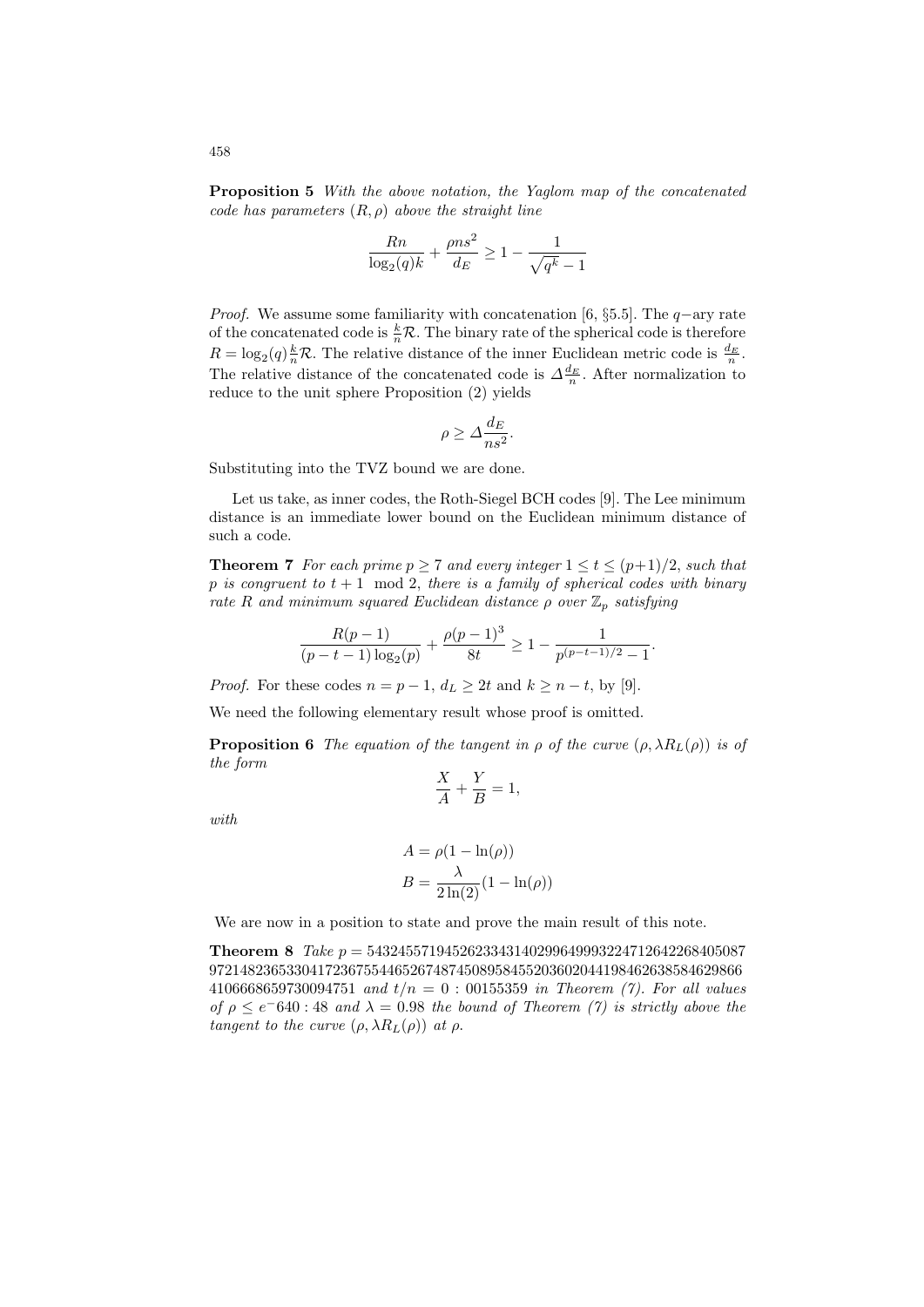*Proof.* Denote by  $f = 1 - \frac{1}{p^{(p-t-1)/2} - 1}$  a number very close to 1. Put  $\tau = t/n$ . We find values of p and  $\rho$  that the intersections of the tangent with the axes are less than

$$
B \le \frac{(p-t-1)\log_2(p)}{p-1}
$$

$$
A \le \frac{8\tau f}{(p-1)^2}
$$

Approximating  $p - 1$  by p and f by 1 we get by replacing A, B by their expressions from Proposition 6,

$$
\lambda(1 - \ln(\rho)) \le 2(1 - \tau) \ln(p)
$$

$$
\rho(1 - \ln(\rho)) \le \frac{8\tau}{p^2}
$$

Write

$$
x = \ln(\rho)
$$

$$
y = \ln(p)
$$

After this change of variables, and getting rid of  $\tau$ , between

$$
(1 - x) \exp(x + 2y) / 8 \le \tau \le 1 - \lambda (1 - x) / 2y
$$

we obtain the equation

$$
\exp(x + 2y)(1 - x) + 4\lambda(1 - x)/y \le 8,
$$

which can be solved numerically and graphically as shown in Figure 1. Once the values of  $x$  and  $y$  have been constrained in that way the assertions of the Theorem are checked by direct (machine) computation.

Recall that the envelope of a family of curves is a curve all the points of which are tangent at some point to one of the curves in the family. We can obtain the envelope of the family of straight lines promised by  $TVZ$  when  $p$  varies as follows

Theorem 9 Some points produced by Theorem 7 lie on the curve

$$
\frac{R\ln(2)}{(1-\tau)y} + \frac{1}{1-x} = 1
$$

where

$$
x = \ln(\rho)
$$

$$
y = \ln(p)
$$

$$
x + 2y = c
$$

$$
8\tau = (1 - x) \exp(c)
$$

and c is a constant depending on the range of  $\tau$ .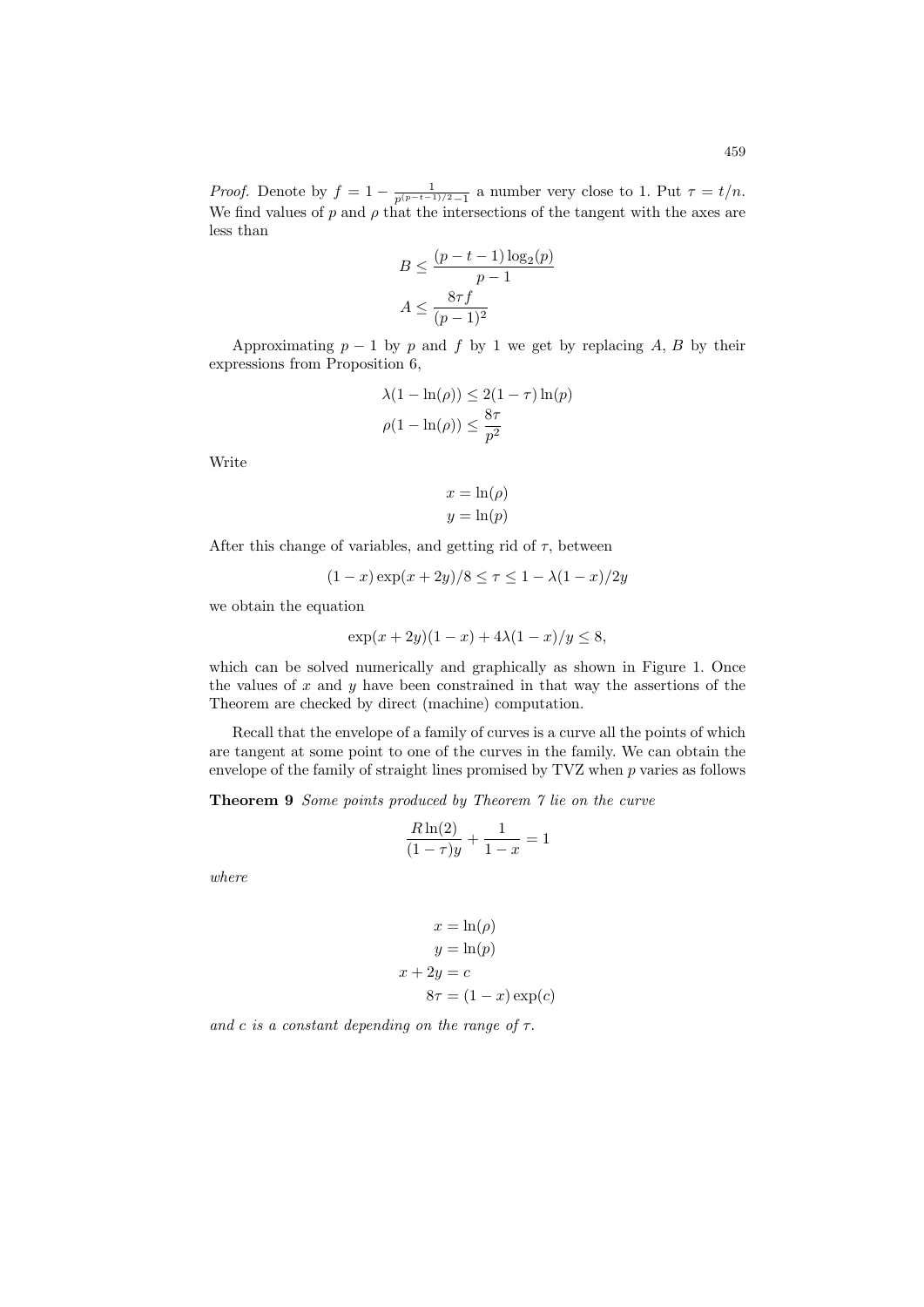

**Fig. 1.** Attainable Region for  $\ln \rho$  and  $\ln p$ ; here,  $\lambda = 0.98$ 

Proof. Keep the notation of the preceding proof. An approximate equation for the straight line of Theorem 7 is

$$
\frac{R}{(1-\tau)\ln_2(p)} + \frac{p^2}{8\tau} = 1
$$

We choose arbitrarily

$$
x + 2y = c
$$

for some constant  $c$  and

$$
8\tau = (1 - x) \exp(c).
$$

The result follows afer some algebra.

Experimentally, the curve obtained in Figure 2 shows that our constructive codes outperform  $\lambda \times$  the Shannon bound. Note that we took, here, a value of  $\lambda = 0.976$ to show more clearly the performance of such codes, even if these codes have been designed for  $\lambda = 0.98$ .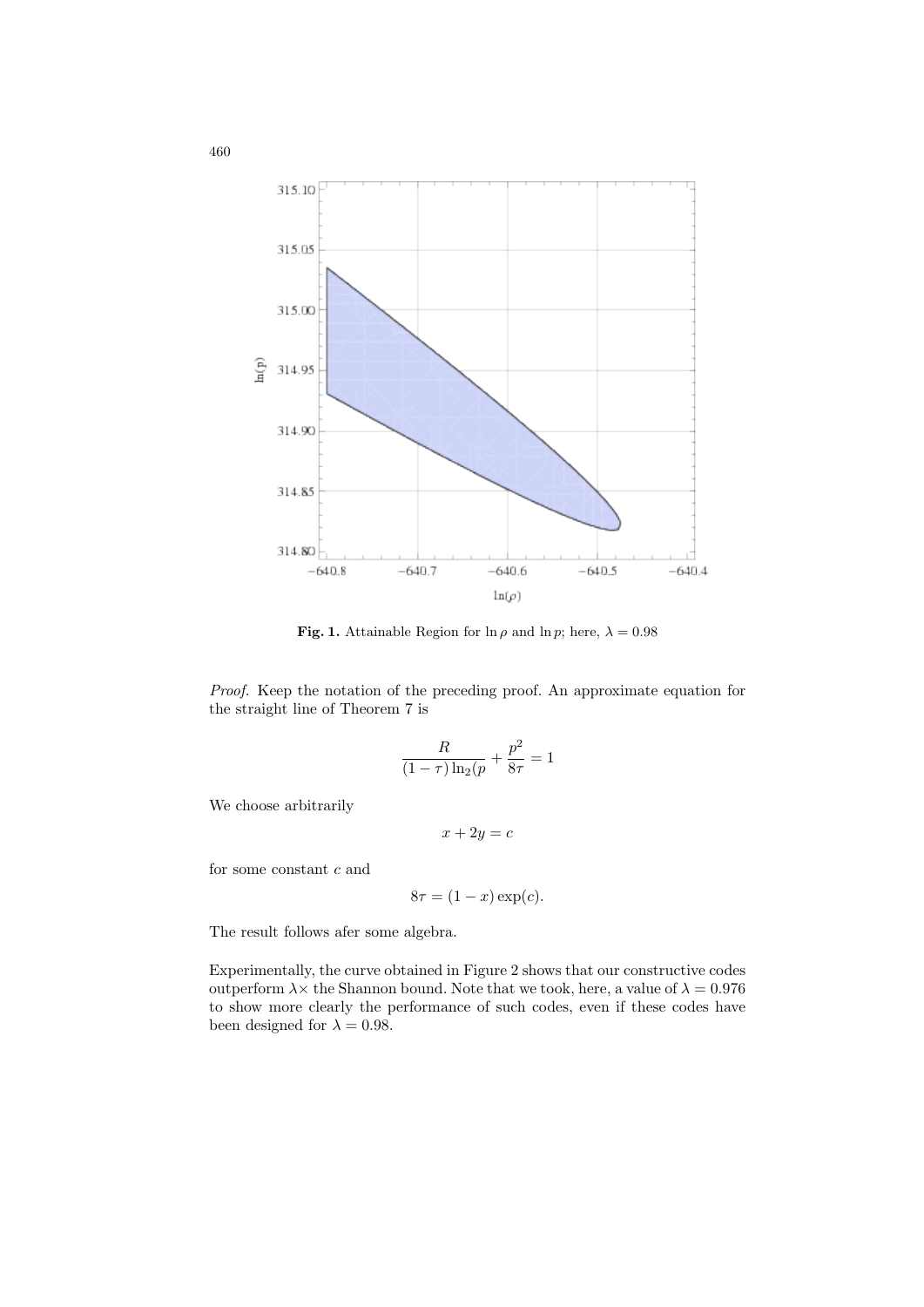

Fig. 2. Rate as a function of ln  $\rho$  for both our constructive codes and  $\lambda \times$  the Shannon bound for  $\lambda = 0.976$ 

### 5 Complexity issues

While the size of the large prime in Theorem 8 might seem outlandish, we believe that our constructions of spherical codes might have some practical interest for more realistic inner codes. We observe that the complexity of the Yaglom map is  $O(N)$  and that the concatenated codes being linear, encoding of the spherical codes is linear in time and space. This contrasts with most standard constructions of spherical codes, especially those based on constant weight codes [5]. As for decoding, the decoding of concatenated code is possible knowing decoding algorithms for the inner and outer codes [3]. As explained in [6, §13.5.2] polynomial time decoding algorithms are known for certain codes obtained from the Garcia Stichtenoth towers of function fields. An algebraic decoding algorithm up to the Lee error correcting capacity is provided for the BCH codes we use in [9].

## 6 Conclusion

In this work we have constructed spherical codes by using finite packings of spheres within a ball and mapping them on the surface of the sphere in the next dimension by using the Yaglom map. The construction of finite packing was done by using codes for the Euclidean metric. We hope this will stimulate research in this area. For instance can the minimum Lee distance bounds of [9] for BCH codes be improved for the Euclidean metric? Are there perfect codes for the Euclidean metric? This might provide stronger inner codes for the concatenation construction and might lead to an improvement of the Shannon lower bound.